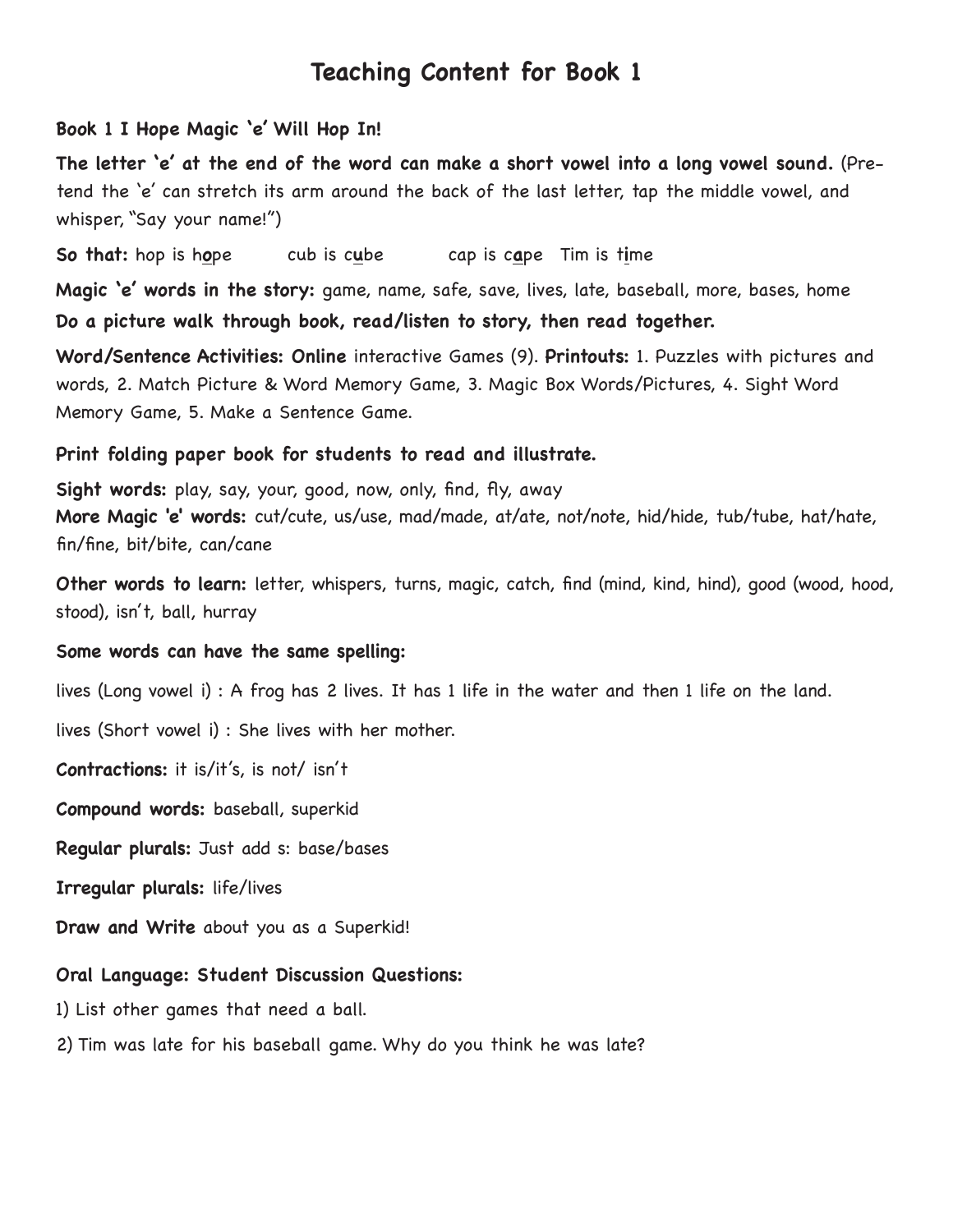#### **Book 2 Magic 'e' Day at School**

**More Magic 'e' words:** Miss Lane, made, cake, shape, make, plates, capes, kites, use, vote, five, take, outside, hole, while

#### **Do a picture walk through book, read/listen to story, then read together.**

**Word/Sentence Activities: Online** interactive Games (9). **Printouts:** 1. Puzzles with pictures and words, 2. Match Picture & Word Memory Game, 3. Magic Box Words/Pictures, 4. Sight Word Memory Game, 5. Make a Sentence Game.

**Print folding paper book for students to read and illustrate.** 

**Sight words:** want, their, make, what, from, too, said, fall, they, take

**More Magic 'e' words:** shake, dive, ride, side, hide, name, came

**Other words to learn:** having, school, outside, birds, bottom, park, letter

**The 'ch' is some words makes a 'c' sound:** school, Chris, Christmas, stomach ache

**Contraction:** let us/let's

**Compound word:** outside

**Possessives:** Add an apostrophe and an s: Miss Lane's

**Adding -ing:** have/having, make/making, vote/voting, take/taking, come/coming, like/liking, hope/ hoping

**Irregular past tense:** make/made, say/said

**Draw and Write** about flying a kite when suddenly the wind takes you up in the air!

#### **Oral Language: Student Discussion Questions:**

1) The cake was in the shape of letter 'e'. What other shapes can cakes be?

2) If they left out a plate of nuts for the birds, who else might eat the nuts?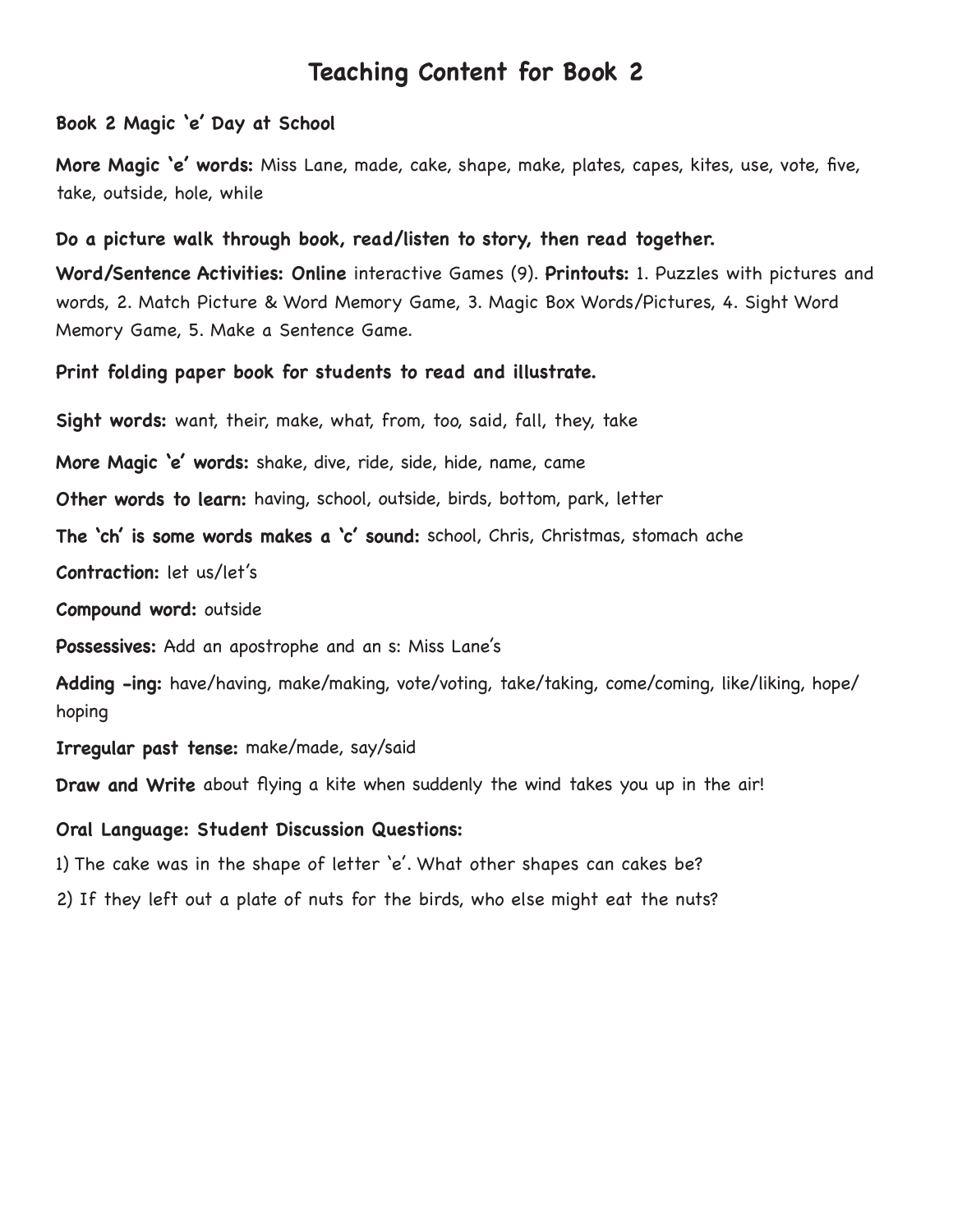**Book 3 The Big Boys Make Lunch**

**More Magic 'e' words:** Jake, Steve, make, made, cake, bake, whole, here, store, smiled

**When the e is not close to another vowel, it is not magic.** (It is too far to stretch behind and tap!): batter, tripped, dripped

**Do a picture walk through book, read/listen to story, then read together.** 

**Word/Sentence Activities: Online** interactive Games (9). **Printouts:** 1. Puzzles with pictures and words, 2. Match Picture & Word Memory Game, 3. Magic Box Words/Pictures, 4. Sight Word Memory Game, 5. Make a Sentence Game.

**Print folding paper book for students to read and illustrate.** 

**Sight words:** have, before, around, all, over, some, thanks, soon, almost

**More Magic 'e' words:** nose, white, more, mine, shine

**"Rule-breakers" with 'e' at the end (it is not magic):** have, some, come, gone, love, shove, one, none, done

**New contractions:** we will or we shall - we'll, you will or you shall- you'll, did not - didn't, I will or  $I$  shall  $-I'll$ 

**Other words to learn:** brother, noon (Teach that it means 12 o'clock), arrives, mixed, batter, turned

**Past tense adding ed:** (when it ends with a consonant): want/wanted, look/looked, ask/asked, mix/ mixed, trip/tripped, turn/turned, drip/dripped

**Past tense adding d:** (when it ends with an e): smile/smiled

**Irregular past tense:** run/ran, get/got

**Similar sounding words:** whole/hole (long vowel sound, letter w is silent) We ate the whole cake! There was a hole in my shirt.

**Explain quotation marks** when people speak.

**Draw and Write** about your Mom's favourite food.

Write the steps needed to make your mom a snack. (Procedural writing)

#### **Oral Language Student Discussion Questions:**

1) What is your Mom's favourite thing to eat?

2) What are some snacks that you would like to make?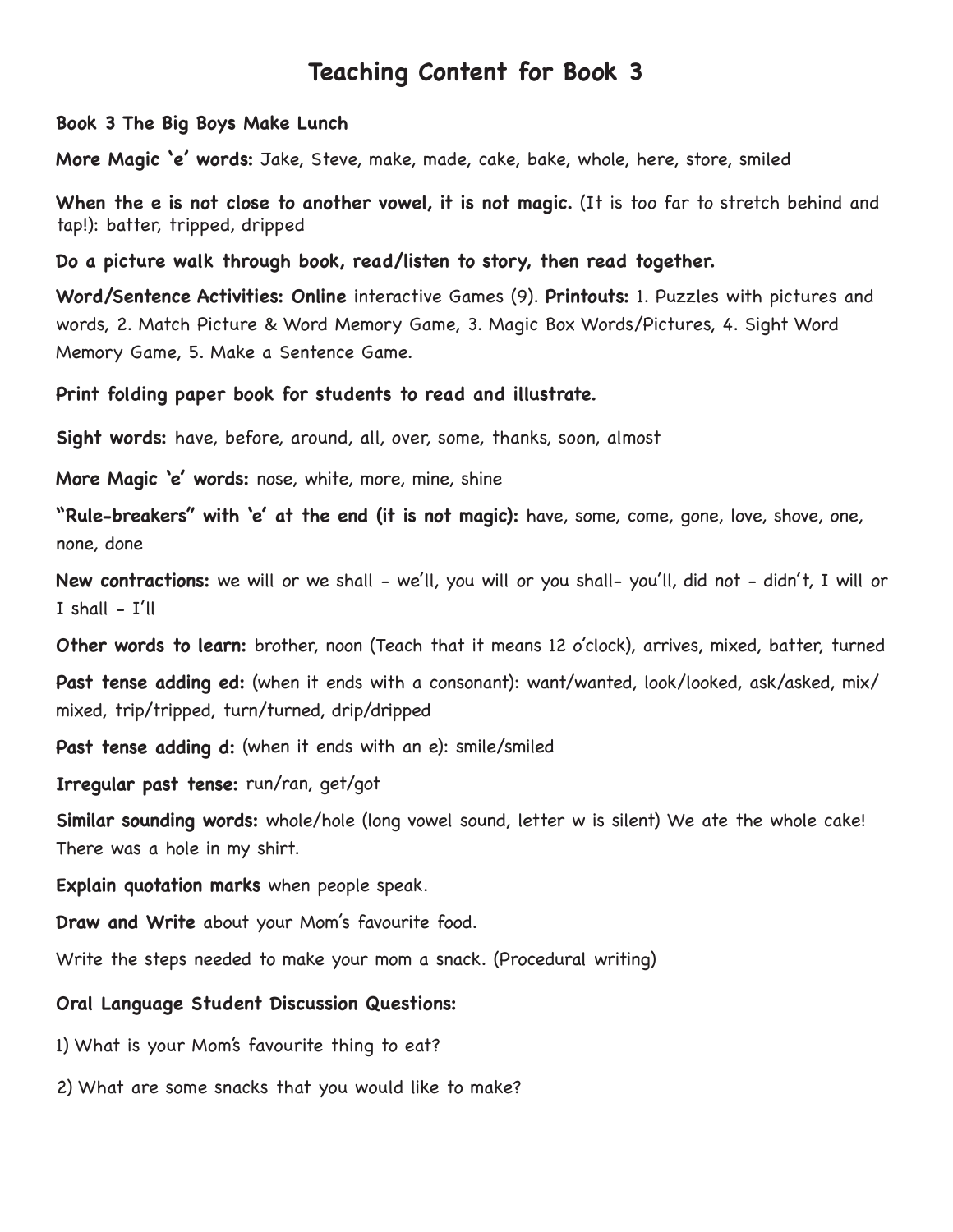**Book 4 Hide the Dice**

**'c' has an 's' sound when followed by e:** Grace, Vince, place, dice, face

**Magic 'e' words:** rode, bikes, Jane's, liked, games, named, hide, closed, close

#### **Do a picture walk through book, read/listen to story, then read together.**

**Word/Sentence Activities: Online** interactive Games (9). **Printouts:** 1. Puzzles with pictures and words, 2. Match Picture & Word Memory Game, 3. Magic Box Words/Pictures, 4. Sight Word Memory Game, 5. Make a Sentence Game.

#### **Print folding paper book for students to read and illustrate.**

**Sight words:** when, was, her, found, where, first **Other Words To Learn:** eyes, quickly, finally **Some words can have the same spelling:** (Both have a long vowel sound.) **close (z sound):** I will close the door. **close (s sound):** I am close to the table. Beth and I are close friends. **More soft 'c' words:** rice, price, slice, dance, chance, fence, since, except **Irregular past tense:** ride/rode, hide/hid, is/was, sing/sang, find/found **Past tense adding ed:** (when it ends with a consonant): play/played, look/looked **Past tense adding d:** (when it ends with an e): close/closed **Possessives:** Add an apostrophe and an s: Jane's **Draw and Write** about what you would hide and where you would hide it.

#### **Oral Language: Student Discussion Questions:**

1) What is your favourite game that you like to play with your friends? Why do you like playing it? 2) What are some songs you can sing with a friend? Can you sing them quickly or slowly while facing each other without laughing?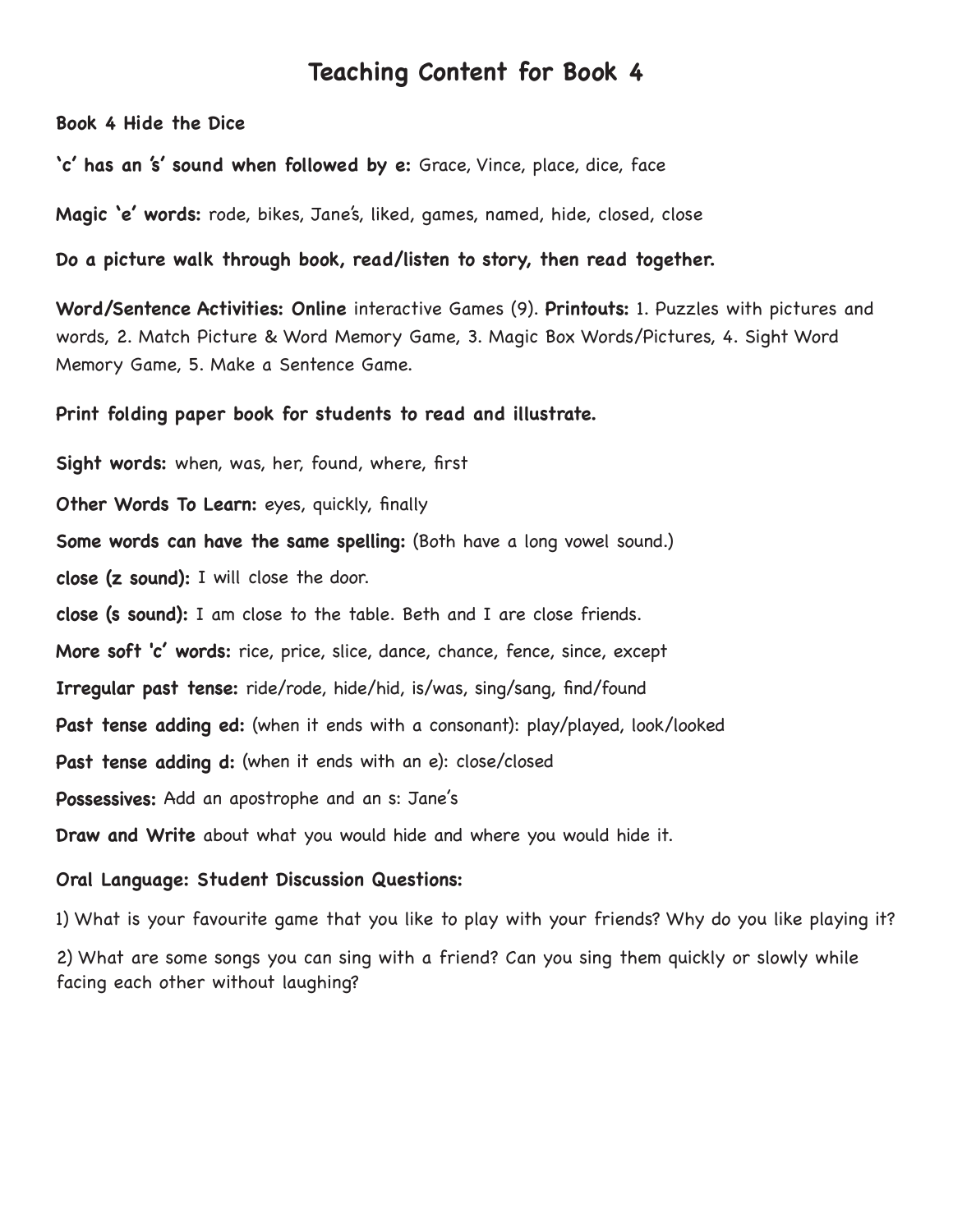**Book 5 The Great Paper Cake**

**Magic 'e' words:** Kate, paper, white

#### **Do a picture walk through book, read/listen to story, then read together.**

**Word/Sentence Activities: Online** interactive Games (9). **Printouts:** 1. Puzzles with pictures and words, 2. Match Picture & Word Memory Game, 3. Magic Box Words/Pictures, 4. Sight Word Memory Game, 5. Make a Sentence Game, and 3D Animal Cut-outs for Book 5 and Imaginative Play.

#### **Print folding paper book for students to read and illustrate.**

**Sight words:** saw, today, pull, down, off, of, put, don't, one, new

**Other Words To Learn:** great, forgot, farm, fences, trees, whispered, crayons, candle, triangle, music, party, pull/full

**Words with -ow (long o sound):** blow, low, slow, flow, glow, grow

**Words with -ow:** down, clown, brown, frown (A word with both: snowplow)

**Past tense by adding ed:** pulled, whispered, murmured, added, helped, passed, looked

**Past tense by adding d:** used

**Irregular past tense:** see/saw, forget/forgot, put/put, take/took, lie/lay, cut/cut, sit/sat

**New Contractions:** do not/don't

**Compound Words:** birthday, today

**Possessive:** Add an apostrophe and an s: Jocko's

**The 'ch' can make a 'c' sound:** stomachs

**Math word:** triangle

**Draw and Write** about what else you can eat and what games you can play at a party.

#### **Oral Language: Student Discussion Questions:**

1) Which is your favourite stuffed toy? Why is it your favourite?

2) What else can be make out of paper?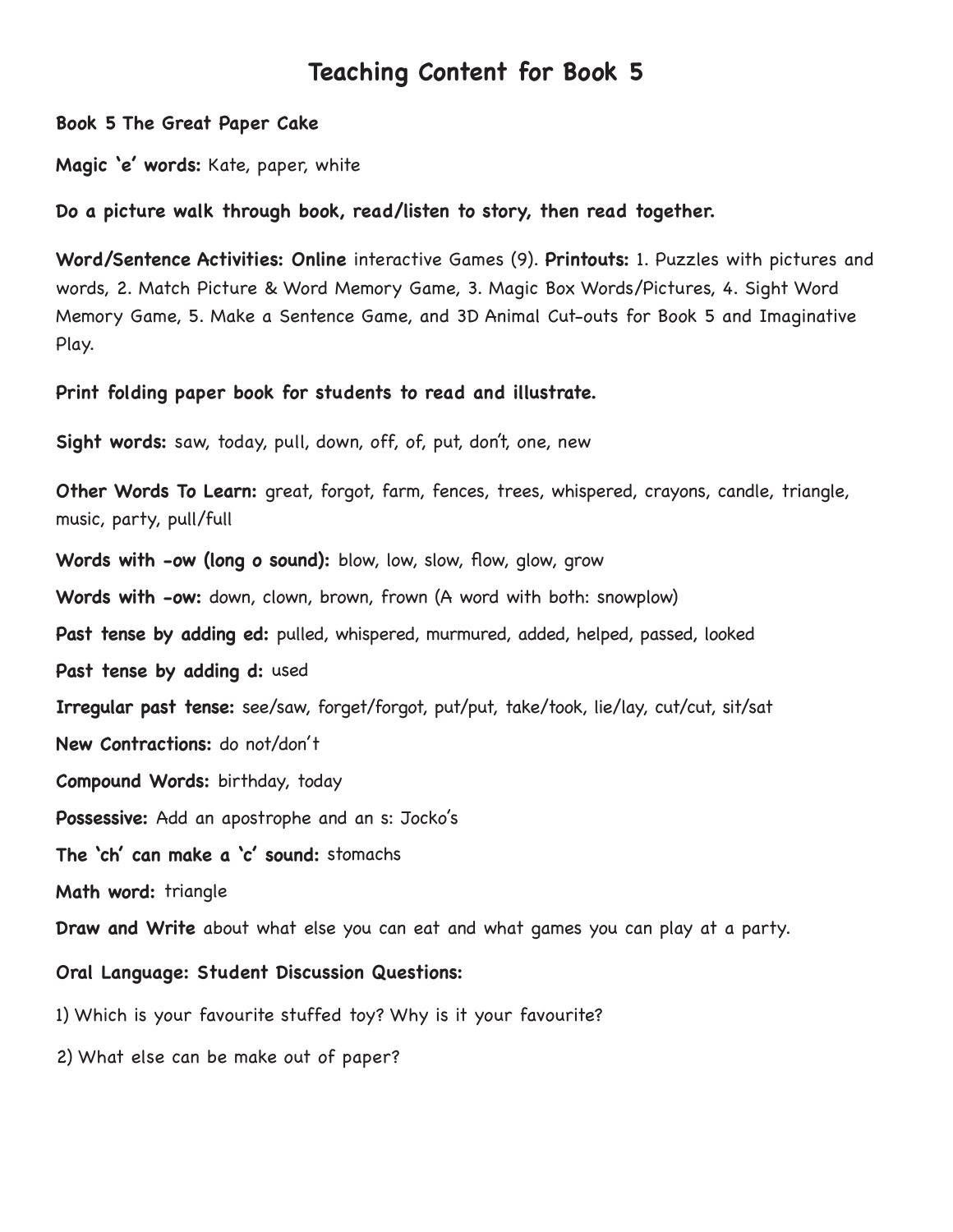#### **Book 6 They Wanted to Paint**

### **The vowels: a e i o u can work together:**

"When 2 vowels go out walking, the first one is always talking." The first vowel shouts out its name. The second vowel is quiet.

## **2 "vowels together" Words:**

teacher, board, flies, paint, Gail, tea, queen, train, rain, beach, blue, jeans, sailing, boat, seek, seaweed, cheered

**Do a picture walk through book, read/listen to story, then read together.** 

**Word/Sentence Activities: Online** interactive Games (9). **Printouts:** 1. Puzzles with pictures and words, 2. Match Picture & Word Memory Game, 3. Magic Box Words/Pictures, 4. Sight Word Memory Game, 5. Make a Sentence Game.

## **Print folding paper book for students to read and illustrate.**

**Sight words:** about, together, walking, talking, always, after, three

## **Other words to learn with 2 vowels together:**

-ie-: pie, lie, die, lied, lies, tries, tried, cries, cried

-ea-: eat, meat, meal, sea, leap, clean, dream, team

-ee-: see, meet, teeth, feet, free, feel, keep, green

-oa-: Joan, moan, loan, coat, groan

-ai-: tail, pail, faint, brain, pain, stain, chain

-ou-: four, pour, tour, your

The 'y' can be a long 'i' sound: fly, my, by, cry, fry, shy, try

**Same spelling, different meanings:** flies: can mean the action of flying. The bird **flies** in the air. He can fly! It can also mean more than one fly insect. There are 2 **flies** on the dog and 1 **fly** on the cat. The 'y' is changed to '-ies' and has a long 'i' sound.

## **Compound word:** seaweed

**Other words to learn:** each, other, blue, sky, art, parade

**Plurals by adding -es to words ending in x:** boxes (foxes)

**Draw and Write** about what pet you would paint and what it would be doing.

## **Oral Language: Student Discussion Questions:**

1) If you could choose an instrument to play, which would it be? Why?

2) Where would you like a super dog to fly you? Why there?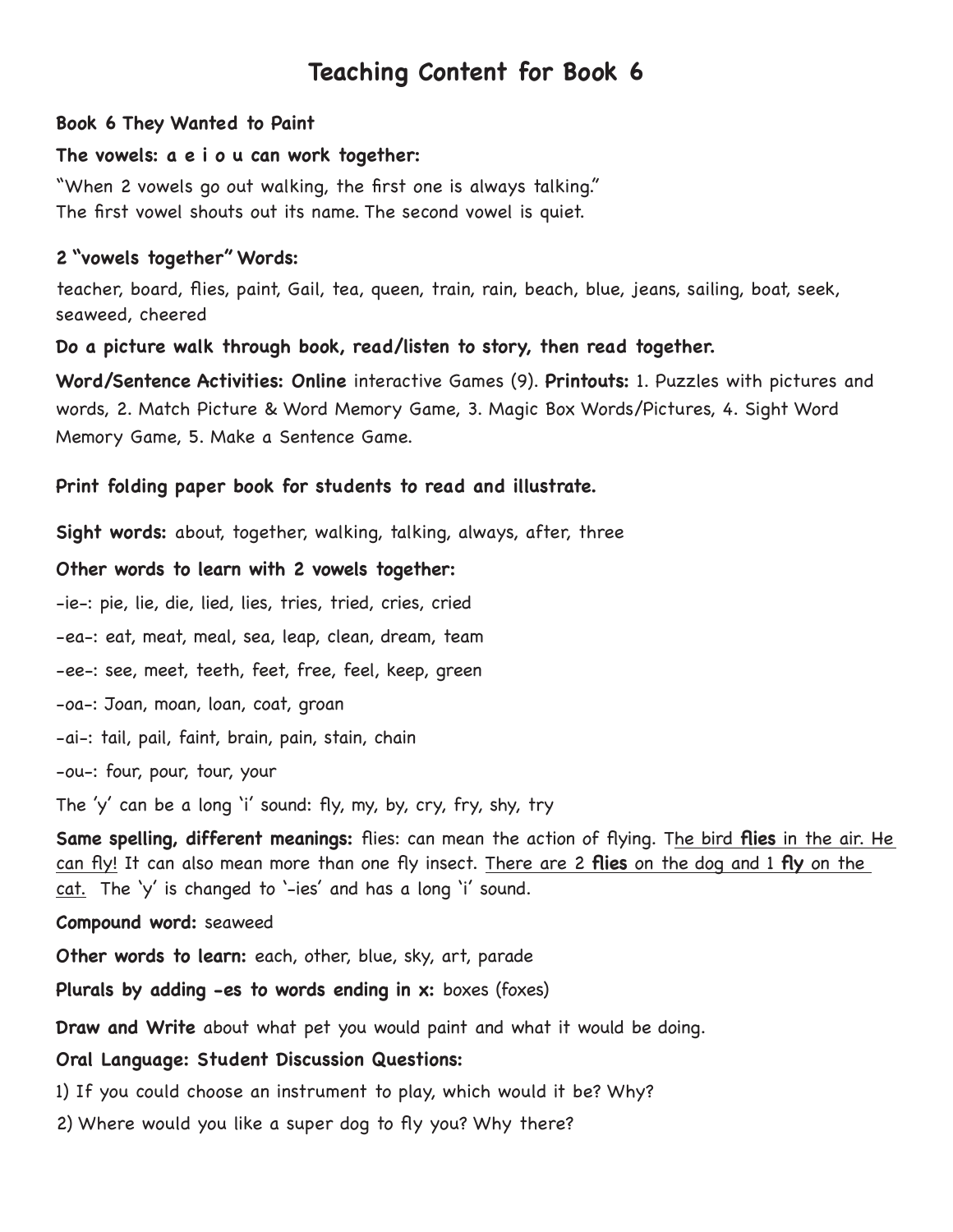#### **Book 7 Bouncing, Bouncing**

**'c' has an 's' sound when followed by e or by i:** bouncing, fence, bounce, mice, once, twice, circus, centre/center, race, place

#### **Do a picture walk through book, read/listen to story, then read together.**

**Word/Sentence Activities: Online** interactive Games (9). **Printouts:** 1. Puzzles with pictures and words, 2. Match Picture & Word Memory Game, 3. Magic Box Words/Pictures, 4. Sight Word Memory Game, 5. Make a Sentence Game.

**Print folding paper book for students to read and illustrate.** 

**Sight words:** what, over, once, around, your

**Other 'c' words that have an 's' sound (when followed by a 'y'):**  bicycle, Nancy, spicy

**Words with -ou- :** bouncing, around, house, couch, round

**Word with -ow- :** clowns

**Words with -ing:** (Take off the e and add -ing): bounce/bouncing, skate/skating

**Double the last letter after a vowel before adding ing:** (so the first vowel stays as a short vowel sound and doesn't make a long vowel sound): run/running

**Compound words:** everywhere, today

**New contraction:** what is/what's

**Emphasize** the word when reading a word in capitals: 'STOP'.

**Draw and Write** about where else you would bounce.

#### **Oral Language: Student Discussion Questions:**

1) What other animals/insects can bounce or hop?

2) Was there a day when you felt very tired? What had you done that made you tired?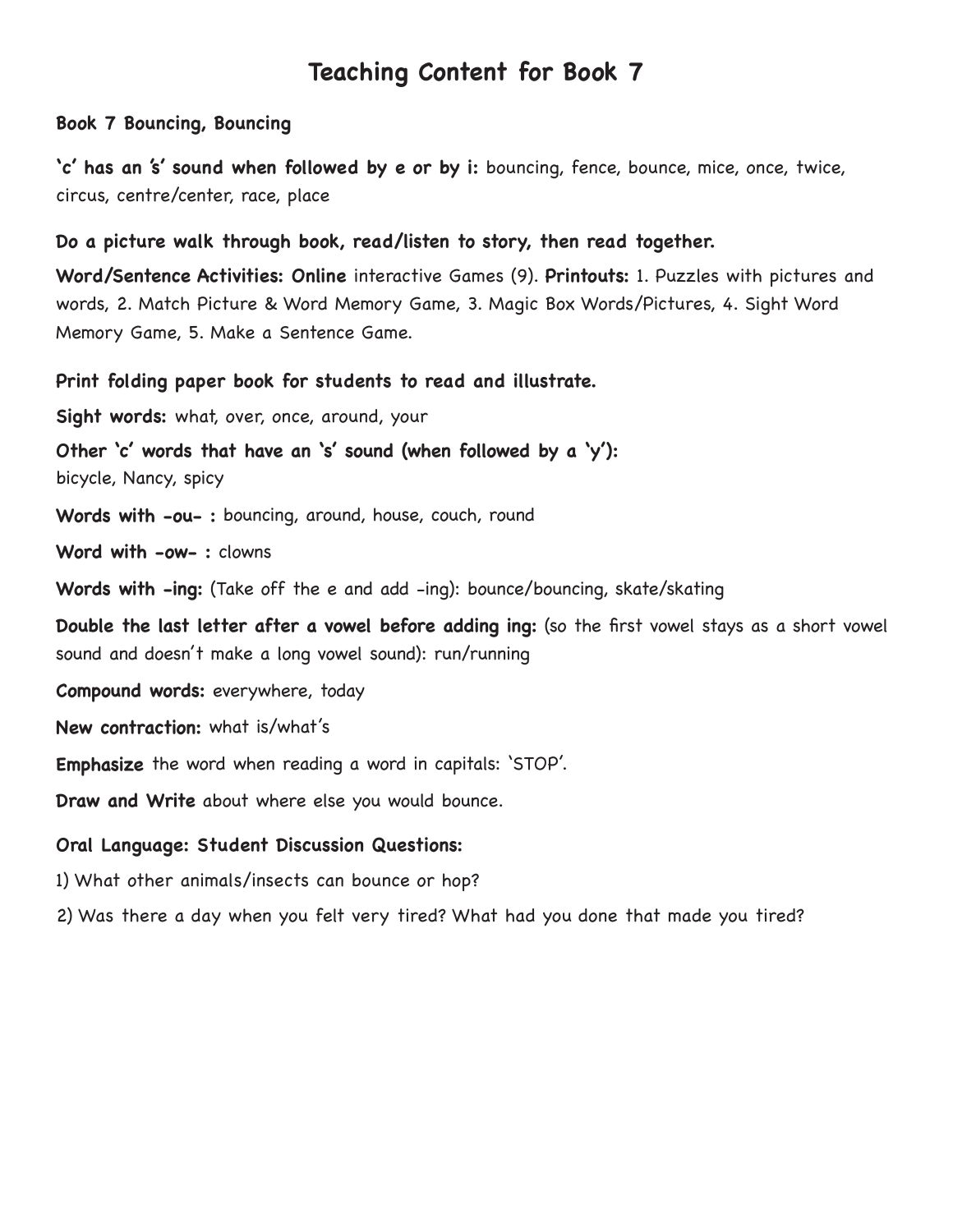**Book 8 Don't Worry!**

**The contraction for 'will not' is won't** 

**Do a picture walk through book, read/listen to story, then read together.** 

**Word/Sentence Activities: Online** interactive Games (9). **Printouts:** 1. Puzzles with pictures and words, 2. Match Picture & Word Memory Game, 3. Magic Box Words/Pictures, 4. Sight Word Memory Game, 5. Make a Sentence Game.

**Print folding paper book for students to read and illustrate.** 

**Sight words:** her, worry, gave, cold, never

**Other words to learn:** won't, child (wild), cold (old, hold), penguin, explorer, book (cook, look, shook), clown, heart, great

**New contractions:** here is/here's, will not/won't

**Irregular past tense:** don't/didn't, give/gave, feel/felt, hold/held

**Un- in front of a word means not:** unloved/not loved, unhappy/not happy, unfair/not fair, unwell/ not well, untrue/not true

**Emphasize** words in **bold** print**: never**

**Compound word:** raincoat (The words explain the item: a coat worn in the rain)

**Draw and Write** about something you could give that would be helpful to someone or something and explain why it would be helpful.

#### **Oral Language: Student Discussion Questions:**

- 1) Who might need a map? Why?
- 2) What are some things that kids your age might worry about?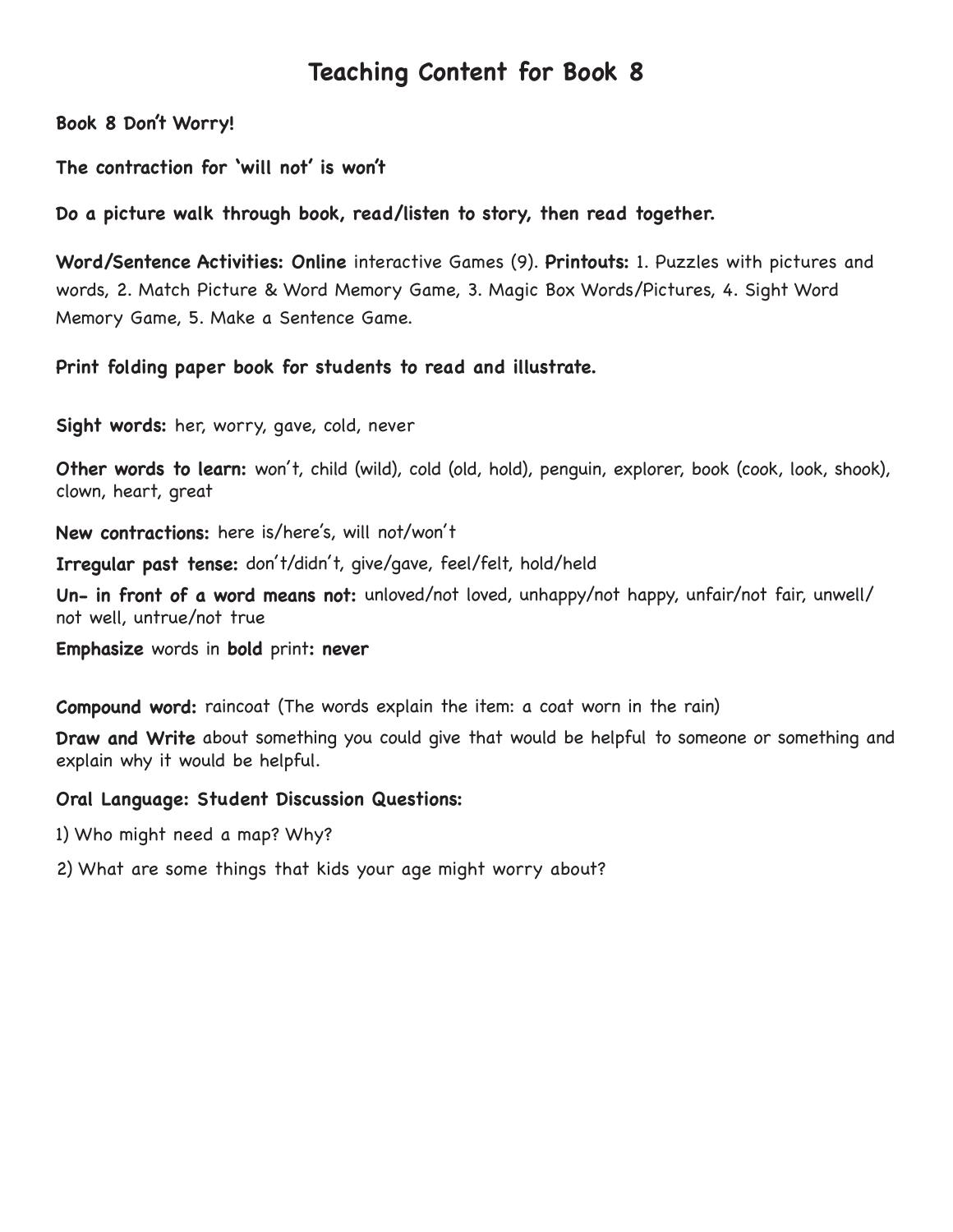**Book 9 Were There Many Animals?**

**Some animal names stay the same for one or many:** sheep, deer

**Do a picture walk through book, read/listen to story, then read together.** 

**Word/Sentence Activities: Online** interactive Games (9). **Printouts:** 1. Puzzles with pictures and words, 2. Match Picture & Word Memory Game, 3. Magic Box Words/Pictures, 4. Sight Word Memory Game, 5. Make a Sentence Game.

**Print folding paper book for students to read and illustrate.** 

**Sight words:** open, were, there, any, many, where, myself, walked, own

**Other words to learn:** received, wizard, climbed, everywhere, stray

**Other animals names that stay the same for plurals:** many fish, many moose

**Words with silent b:** climb, thumb, crumb

**New contractions:** cannot/can't, you are/you're

**Compound words:** inside, everywhere

**Irregular past tense:** send/sent, are/were, fall/fell, try/tried, cry/cried, I have/I had

**Discuss similar words:** The word **your** shows possession (It is **your** book.).

The word **you're** is a contraction of you are. (**You're** here!)

they're, there, their: 1- **they're** is a contraction of they are (**They're** on my team.) (To check it, replace the word they're with they are in the sentence.)

2- **there** has the word here in it: (Here it is, right here.) **There** it is, over **there**.

3- The word **their** shows possession. (The **i** in the word reminds you that **it** belongs to them.) **It** is the**i**r class.

**Emphasize** words in capitals: BIG

**Draw and Write** about your stuffed toys coming alive.

#### **Oral Language: Student Discussion Questions:**

- 1) What could you make with a big empty box?
- 2) What animal makes the best pet: a cat or a dog? Why is it the best?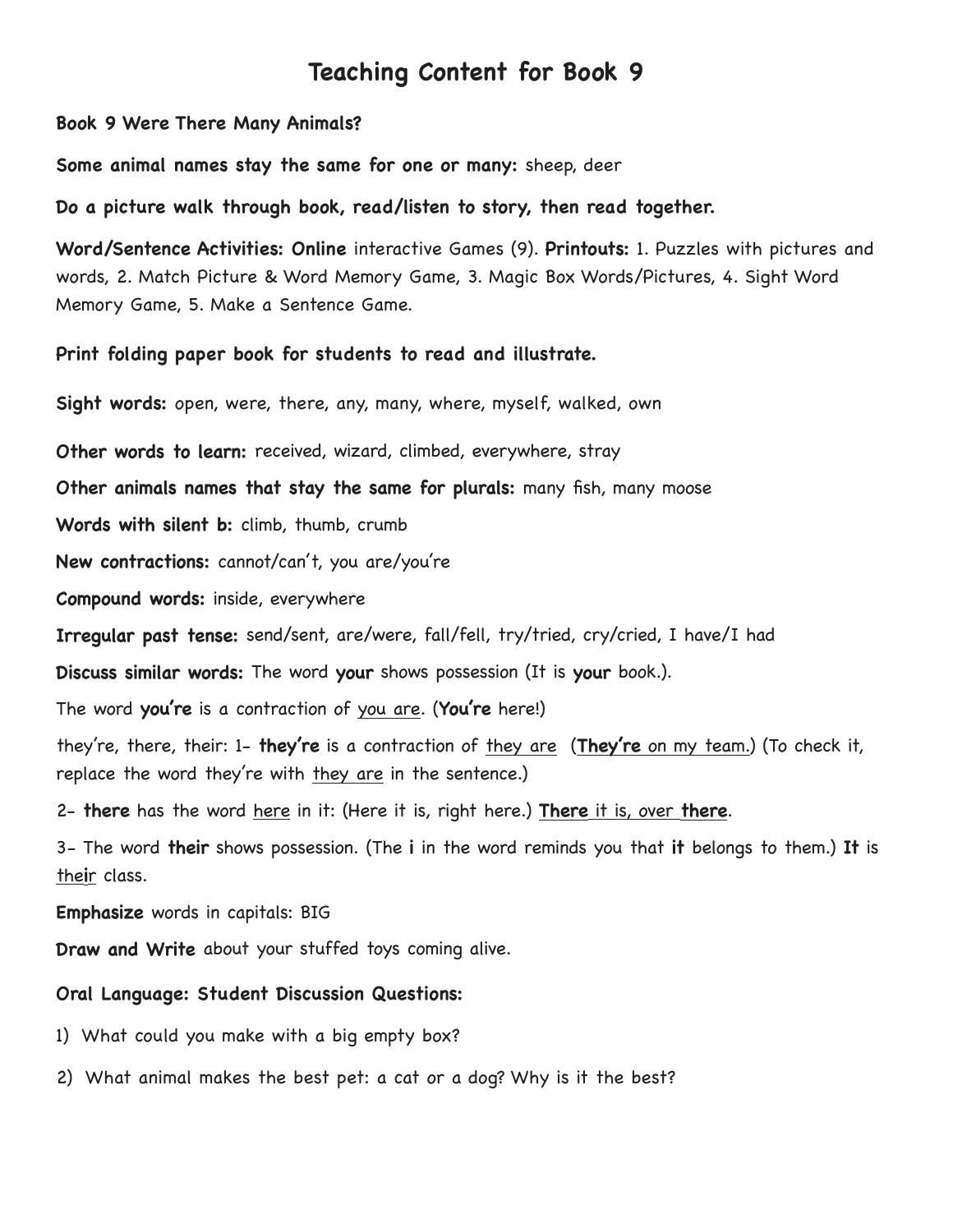**Book 10 George and Fudge**

**'g' has a 'j' sound when followed by an e or i:** George, magic, huge, change, Fudge, giant, edge, nudged, page

**Do a picture walk through book, read/listen to story, then read together.** 

**Word/Sentence Activities: Online** interactive Games (9). **Printouts:** 1. Puzzles with pictures and words, 2. Match Picture & Word Memory Game, 3. Magic Box Words/Pictures, 4. Sight Word Memory Game, 5. Make a Sentence Game.

**Print folding paper book for students to read and illustrate.** 

**Sight words:** one, air, after, long, found, walked **Other similar words to air:** hair, chair, fair, pair, stairs, downstairs **Other words with -ge:** age, stage, large, ginger, gentle, orange **Irregular past tense:** shoot/shot, has/had, throw/threw, stick/stuck, begin/began **New contractions:** she will/she'll, I am/I'm **Compound word:** blueberry **Similar sounding words:** one, won (I have **one** sister. I **won** the game.) **Time sequence word:** finally **Draw and Write** about what might happen to George's mom after her sneeze.

**Oral Language: Student Discussion Questions:**

1) Think of some Magic words that George could have said.

2) What could happen after his Mom sneezed while he was saying the new magic spell?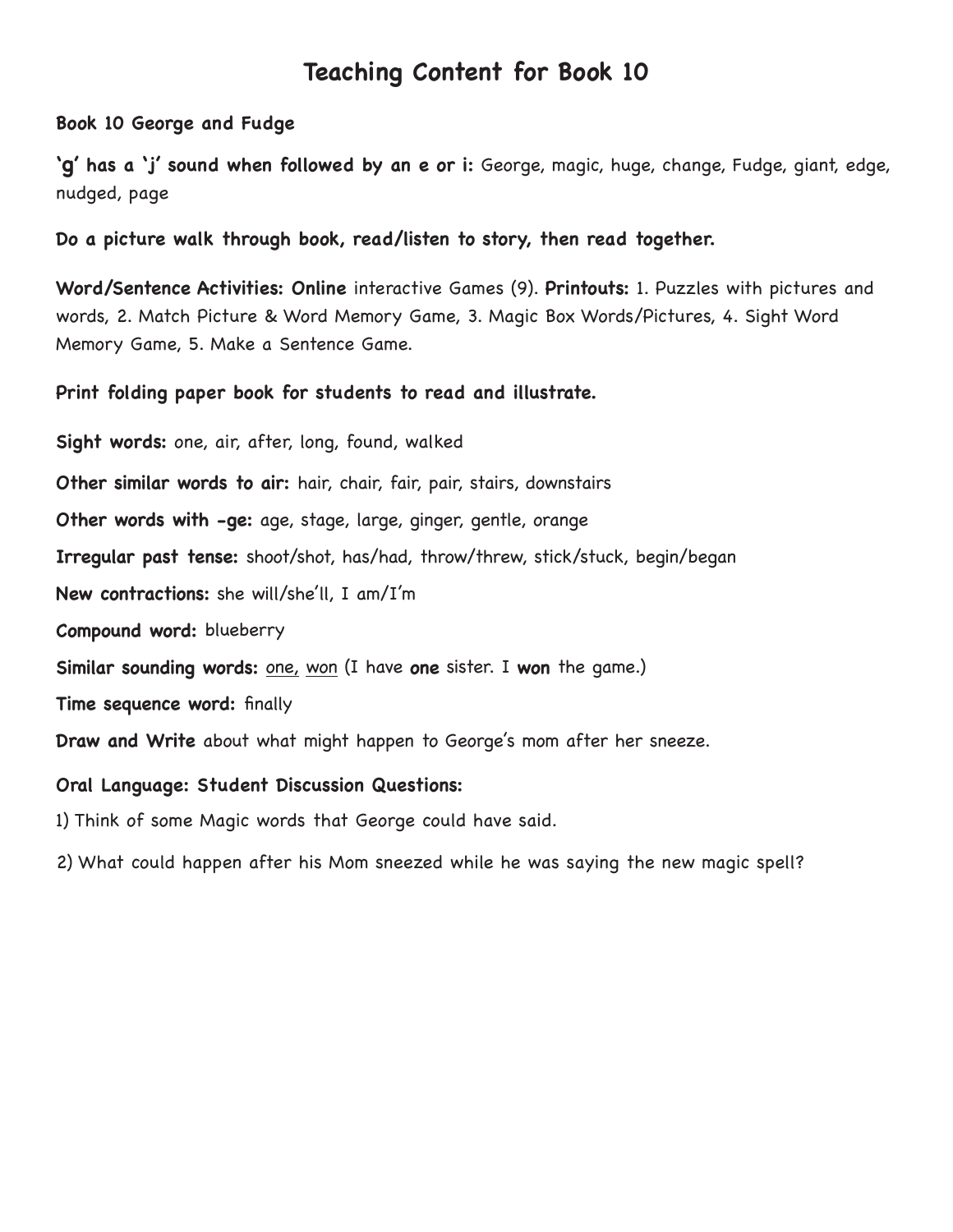**Book 11 Freddie's Magic Glasses!**

**The 'w' is silent with 'wr'**: wrote, writing

**Do a picture walk through book, read/listen to story, then read together.** 

**Word/Sentence Activities: Online** interactive Games (9). **Printouts:** 1. Puzzles with pictures and words, 2. Match Picture & Word Memory Game, 3. Magic Box Words/Pictures, 4. Sight Word Memory Game, 5. Make a Sentence Game.

#### **Print folding paper book for students to read and illustrate.**

**Sight words:** buy, should, would, could, or, new, some **Other words to learn:** eye, doctor, adventures, shoes **Quiet "w" with 'wr':** write, writing, wrote, written, wrong, wrist, wrap, wreath **Emphasize** word in capital letters**:** LOVED **Plurals by adding es to words ending in ss:** glasses, (classes) **Irregular past tense:** go/went, dive/dove, write/wrote **Possesssive:** Freddie's **New Contraction:** I would/I'd **Same spelling, different words:** dove is the past tense of dive. I dove into the water last week. (Long vowel sound)

A dove is a bird. (Short vowel sound)

**read/read** 1- The present tense has a long **e** vowel sound: Today I **read** my book. 2- The past tense is a short **e** vowel sound: Yesterday I **read** my book.

**Similar sounding words:** buy/by/bye: (We went to **buy** glasses.) (The story was written **by** me.) (I walk **by** the lake.) (When they left, we shouted, "Good-**bye**!") red/read (short vowel sounds): I like the colour **red**. I **read** all my books last week.

**Draw and Write** about what could happen when Freddie gets his magic shoes.

**Oral Language: Student Discussion Questions:**

1) What story would you like to fall into? What would you do when you fell in it?

2) If you had to choose between magic glasses or magic shoes, which would you choose? Why?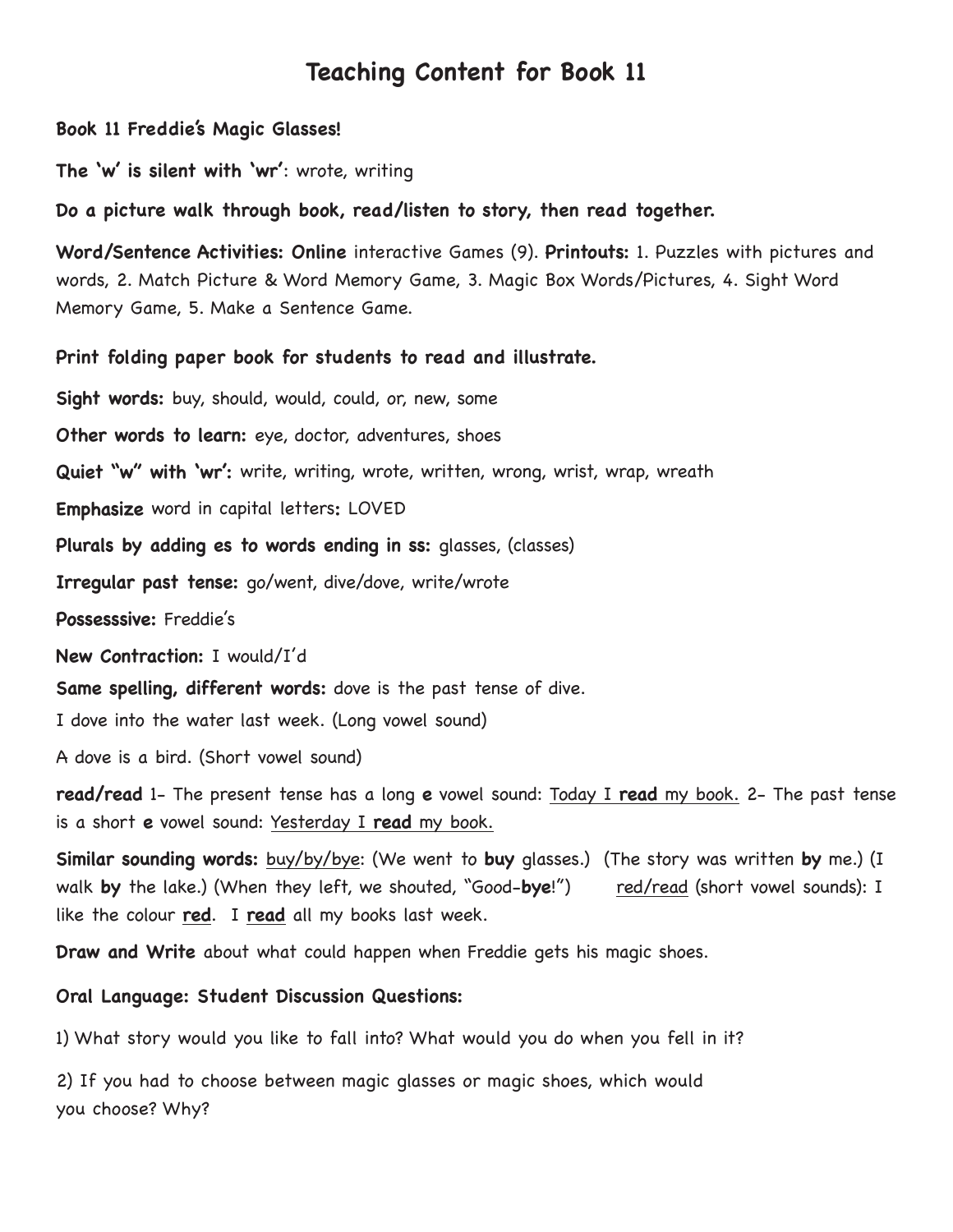**Book 12 Small Kids, Tall Ideas!**

**The letters 'ph' make an 'f' sound:** sphere

**Do a picture walk through book, read/listen to story, then read together.** 

**Word/Sentence Activities: Online** interactive Games (9). **Printouts:** 1. Puzzles with pictures and words, 2. Match Picture & Word Memory Game, 3. Magic Box Words/Pictures, 4. Sight Word Memory Game, 5. Make a Sentence Game.

#### **Print folding paper book for students to read and illustrate.**

**Sight words:** small, warm, because, think, started, how, know

**Other 'ph' words:** elephant, alphabet, graph, photo, photograph, phonics, Philip, trophy, Joseph, nephew

**Other words to learn:** water, hook, roll, solve, problems, exclaimed

**Words with -ow:** how, now, town, cow, bow down, towel, flower

**Words with -ow (long o sound):** mow, bowl, know, show, tie a bow, elbow, shadow

**Possesssive:** child's

**Compound word:** classroom

**Discuss** another way to describe 'never give up' with the word 'perseverance'. It is a skill to be encouraged in all areas of life. What are some things that kids or adults have accomplished because they persevered?

**Draw and Write** about things that float and things that sink. (Label the items in your drawing.)

#### **Oral Language: Student Questions:**

1) List some places where you would see cone shapes. What are they used for?

2) Would you like ice cream in a cone or in a bowl? Why?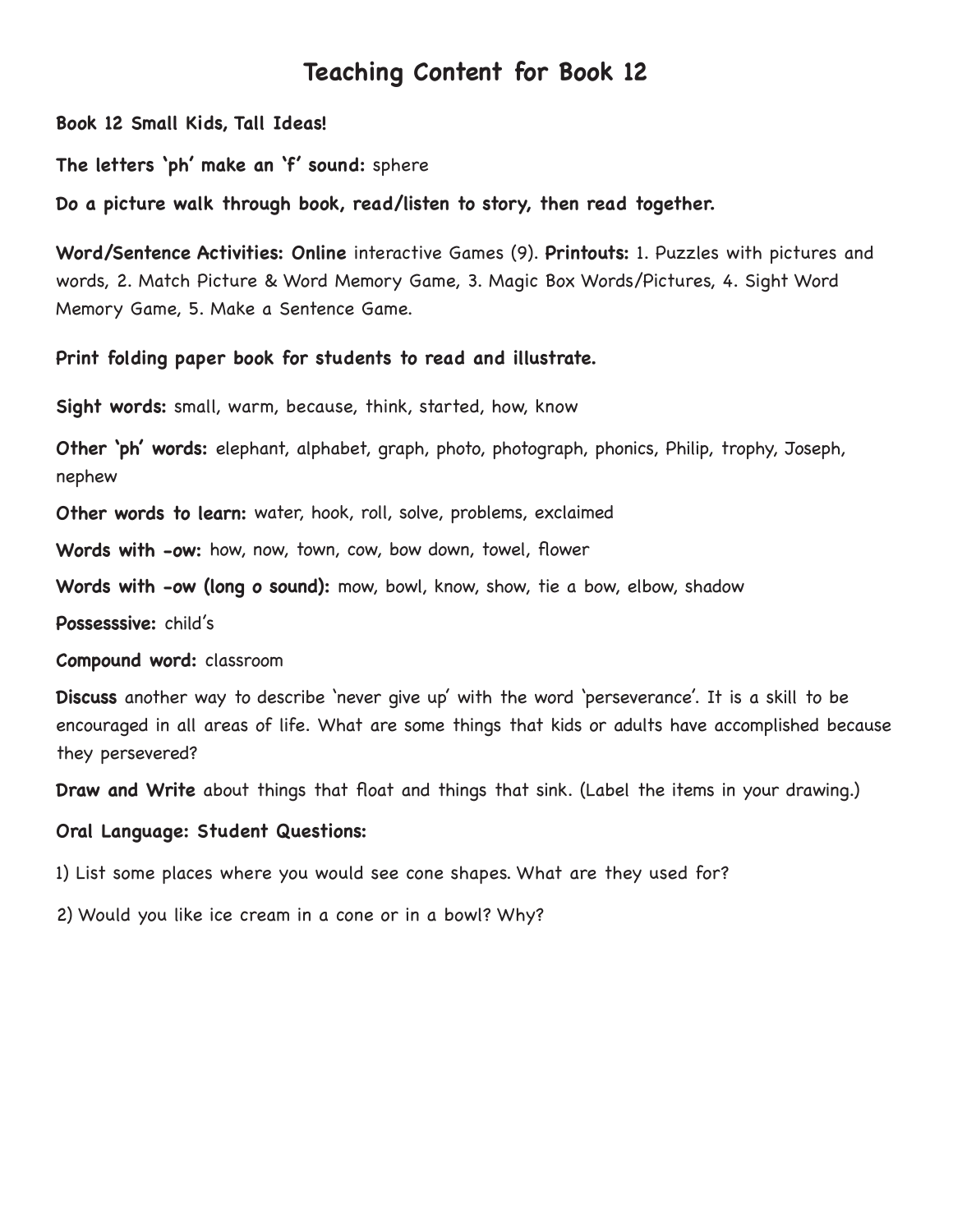**Book 13 The Soccer Game**

**You change the y to i and add es (with a long i sound):** try/tries, cry/cries, fly/flies

**Do a picture walk through book, read/listen to story, then read together.** 

**Word/Sentence Activities: Online** interactive Games (9). **Printouts:** 1. Puzzles with pictures and words, 2. Match Picture & Word Memory Game, 3. Magic Box Words/Pictures, 4. Sight Word Memory Game, 5. Make a Sentence Game.

**Print folding paper book for students to read and illustrate.** 

**Sight words:** against, those, does, goes, again, both

**Other words to learn:** vowel, behind, other, decide, join

**New contraction:** they are/they're

**Compound word:** backflip

**Same spelling, different meanings:** tie: 1) The scores in the game were the same; it was a **tie**. 2) I can **tie** my laces on my shoes. 3) The man has a red **tie** around his neck.

**Draw and Write** about more animals that can join these teams.

What other differences can decide the teams? (2 feet/4 feet, land/air, fur/feathers, tame/wild…)

How many feet were there in each team?

If a team had 12 feet in all, which animals could it have? (Make different combinations!)

**Oral Language: Student Discussion Questions:**

1) What other ways could you form different teams?

2) If a team had 12 feet in all, which animals could be on it?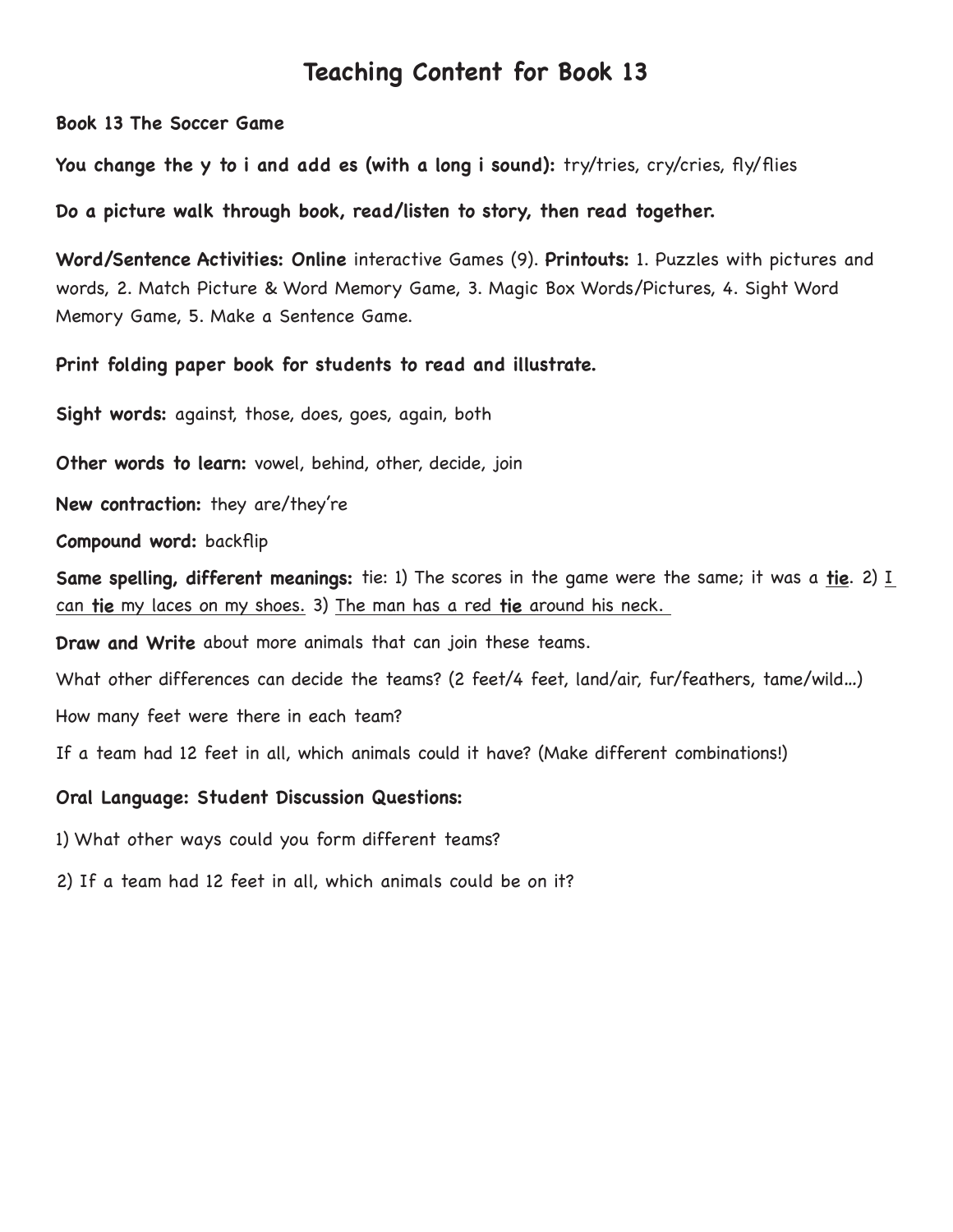#### **Book 14 What Should We Name the Puppies?**

**You change the y to i and add es** (with a long e sound): puppy/puppies

**Double the last letter after a vowel before adding ing, er, ed, y** (so the first vowel stays as a short vowel sound and doesn't make a long vowel sound): stop/stopped, run/runners, run/running, pup/puppy

### **Do a picture walk through book, read/listen to story, then read together.**

**Word/Sentence Activities: Online** interactive Games (9). **Printouts:** 1. Puzzles with pictures and words, 2. Match Picture & Word Memory Game, 3. Magic Box Words/Pictures, 4. Sight Word Memory Game, 5. Make a Sentence Game.

### **Print folding paper book for students to read and illustrate.**

**Sight words:** should, two, new, would, their, four, again

**Other words to learn:** care, decided, racetrack, middle, soccer, pitch, continued, match, near, bench, joined, change

**Teach irregular past tense with -aught ending:** catch/caught, teach/taught

**Irregular past tense:** begin/began, eat/ate

**Compound words:** outside, racetrack, ice cream (an open compound word)

**Similar sounding words:** four, for (I have **four** books. This one is **for** you.) would, wood (I **would** like to go. The **wood** is for the fire.) new/knew: I have **new** shoes. (They're from a store.) I **knew** the answer in class. (The past tense of know)

**Discuss what some baby animals are called:** dog/pup, cat/kitten, (bear, wolf, lion)/cub, hen/chick, pig/piglet, duck/duckling, goose/gosling, (cow, elephant)/calf, frog/tadpole, butterfly/caterpillar. Can you discover any more baby animal names?

**Draw and Write** about other pet names that would go well together.

### **Oral Language: Student Discussion Questions:**

1) What other games can be played in a school yard?

2) Which is your favourite game to play? Why?

### **Partner Clapping rhyme example for this story with the ice cream ending:**

"Double, double, ice, ice. Double, double, cream, cream. Double ice. Double cream. Double, double, ice cream!"

**Instructions:** Partners face each other. Whenever they say "Double", they clap their own hands together. When they say "ice", they clap their 2 hands to their partner's 2 hands. When they say "cream" they clap the BACK of their hands to the back of their partner's hands. (They have to concentrate in the middle when there is just 1 clap for each. The last line is fun, since it has 2 claps of their own hands, then 1 clap with their partner's flat hands and 1 clap using the back of their hands.) As they get better, they can say it faster and faster!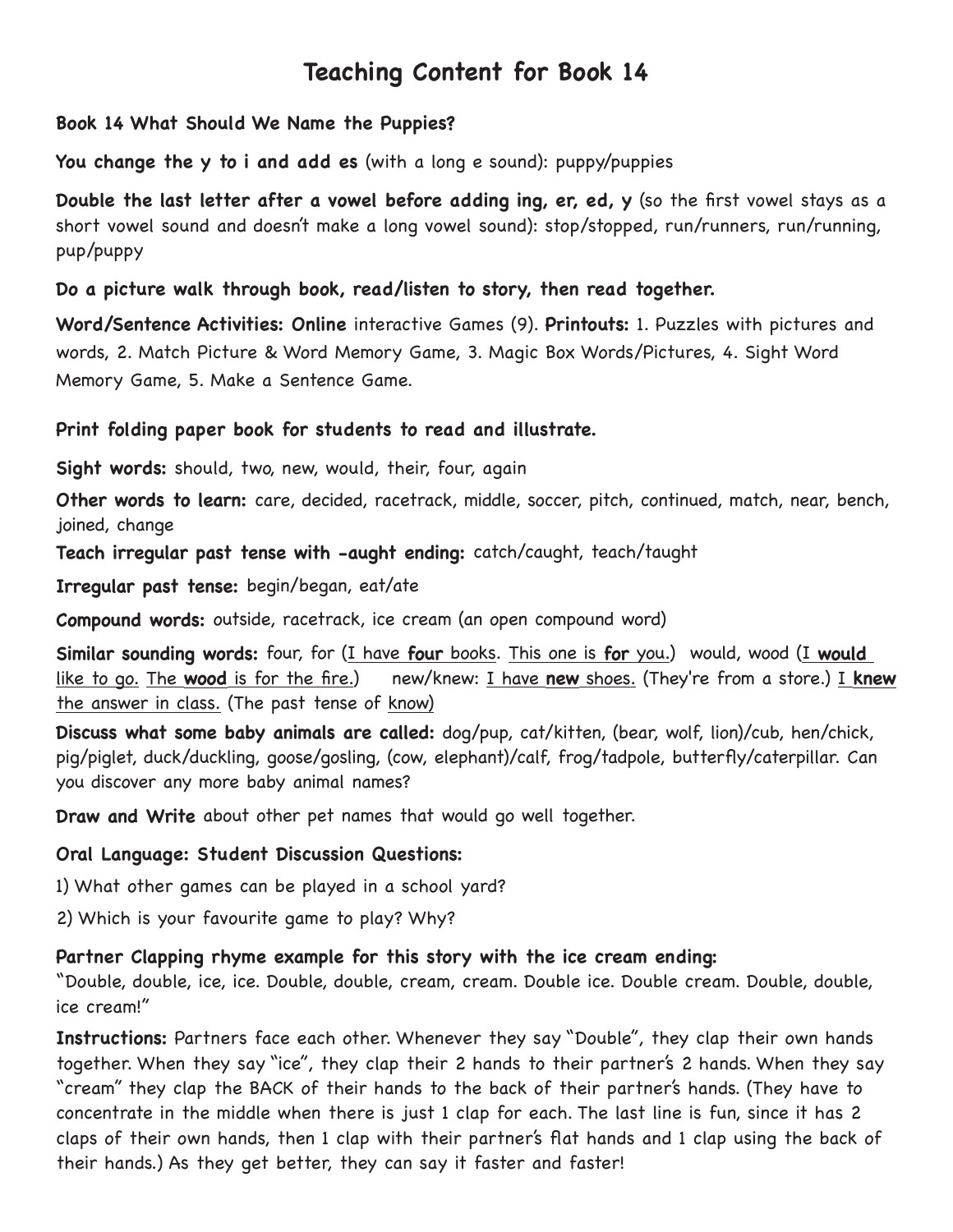**Book 15 The Smile Store** 

**The irregular past tense -ought word**: buy/bought, bring/brought

**Letter combinations that make an f sound:** laugh

**Do a picture walk through book, read/listen to story, then read together.**

**Word/Sentence Activities: Online** interactive Games (9). **Printouts:** 1. Puzzles with pictures and words, 2. Match Picture & Word Memory Game, 3. Magic Box Words/Pictures, 4. Sight Word Memory Game, 5. Make a Sentence Game.

#### **Print folding paper book for students to read and illustrate.**

**Sight words:** work, buy, some, walked, laughed, every

**Other words to learn:** tickle, bagel, macaroni, boomerang, food, moustache

**Other irregular past tense -ought words:** think/thought

**Other words that have an f sound like laugh:** cough, enough, rough, tough

**New contraction:** did not/didn't

**Double the last letter after a vowel before adding -ing:** (so the first vowel stays as a short vowel sound and doesn't make a long vowel sound): skip/skipping

**Compound words:** grandpa, upside-down, grandson, watermelon

**Draw and Write** about smiles that you can see in things. (Label the items in your drawing.)

#### **Oral Language: Student Discussion Questions:**

1) What do you do when you want to make someone smile? How do you feel when you make them smile?

2) Have you played the game "Who will smile first"? If you did play it, who would you play it with?